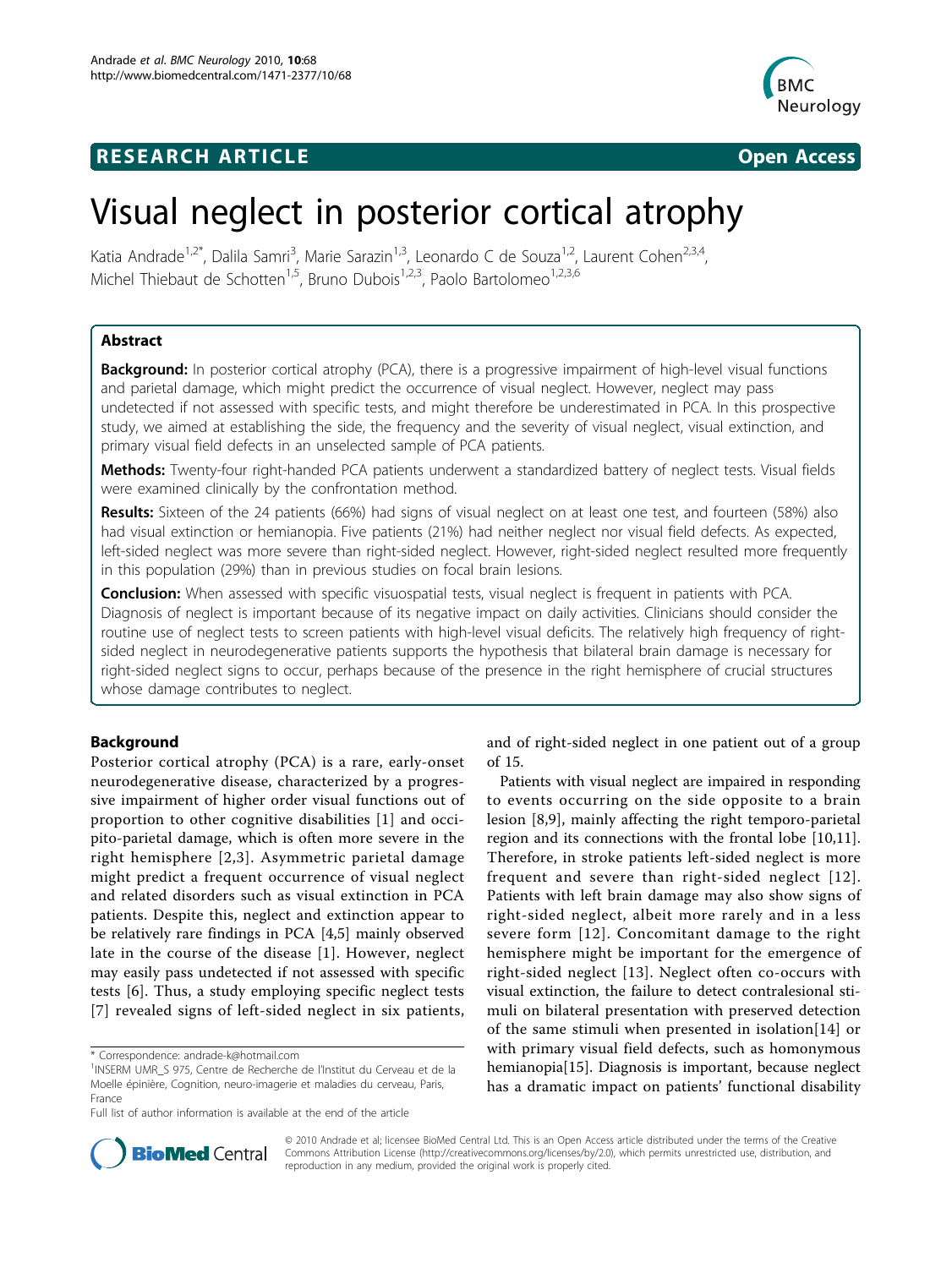[[16](#page-5-0)], requires specific rehabilitation [[17](#page-6-0)] and increases family burden [\[16\]](#page-5-0).

In this prospective study, we aimed at establishing the side, the frequency and the severity of visual neglect, visual extinction, and primary visual field defects in an unselected sample of 24 PCA patients, by using standardized visuospatial tests [\[18](#page-6-0)].

# Methods

# Subjects

Twenty-four right-handed patients (18 women), who met the clinical diagnostic criteria of PCA [[7\]](#page-5-0), participated in the study. The research protocol was approved by the local ethical committee for clinical research and all procedures involving the participant were conducted according to institutional guidelines in compliance with the regulations. Informed consents were obtained from the patients or their families. Average age at onset was 57.66 years (range 48-74). Patients underwent a basic neurological examination and a full battery of neuropsychological tests, including standard cognitive tests and tests designated to assess dysfunctions of the dorsal and ventral cortical visual streams, 4.58 years on average after symptom onset. As expected, patients presented prominent visuoperceptive and visuospatial disorders, as well as important attentional deficits, while episodic memory appeared less impaired (see Table [1\)](#page-2-0). The average MMSE score was 19.00 (range 8-27). Brain MRIs were acquired for clinical reasons. On visual inspection, all patients had a predominant posterior and bilateral pattern of atrophy (Fig. [1\)](#page-2-0), in the absence of focal brain lesions. The available independent reports of experimented neuro-radiologists confirmed this topography.

# Procedure

An expert clinical neuropsychologist (DS) administered the tests and ensured homogeneity of testing conditions and of scoring. Patients were tested in a quiet environment.

The examiner sat in front of the patient and presented the test material centered on the patients' body midline.

# Neglect examination

Line bisection [[18](#page-6-0)]. Patients were asked to mark the middle of five 20-cm long and 1-mm wide lines. The lines were presented separately, each centered on an A4 horizontal sheet. Deviation from the true center was measured to the nearest millimeter, with a positive sign for rightward deviations, and a negative sign for leftward deviations. The cumulated percentage of deviation from the true centre for all the lines was calculated. Bells test [[19\]](#page-6-0). Subjects were asked to circle 35 targets (black ink drawings of bells), presented on a horizontal A4 paper sheet, along with 280 distracters, which were equally

distributed in seven columns. The severity of neglect was estimated by using a previously described laterality index [[14](#page-5-0)], which provides a quantitative score of spatial bias that is independent of the overall level of performance. Overlapping figures [[20](#page-6-0)]. Five test stimuli were presented one at a time, each bearing five overlapping figures on a vertical A4 sheet. Each pattern consisted of two figures overlapping on the right and two on the left side of the card, all of them overlapping with a centrally located figure. Patients were asked to name the objects they could detect, but they were not informed of the number of figures in each stimulus. In the present study, however, the overlapping figures test was used only as an ancillary source of evidence about patients' visuospatial processing abilities and not for diagnosis of neglect, because of its sensitivity to simultanagnosia, which is frequently present in patients with PCA [\[4](#page-5-0)].

Performance on paper-and-pencil tests was evaluated against that of a large sample of healthy French subjects from a previous study ( $n = 456$  to 576, depending on the tests) [\[6](#page-5-0)]. In this study, control subjects were distributed in four age ranges (20-34 years; 35-49 years; 50-64 years; 65-80 years) and three levels of education  $(1, < 9)$ years of schooling; 2, 9-12 years; 3, >12 years). For each test, performance was considered as pathological when the score was lower than the fifth percentile of the control group [[6\]](#page-5-0).

In addition to the neglect tasks, patients underwent neuropsychological assessments that were grouped under five broad headings: 1) episodic memory (Grober and Buschke test); 2) attention and working memory (digit spans and Corsi blocks); 3) language and arithmetic (letter fluency, naming, reading and writing; arithmetic's operations); 4) perception (object naming, "cookie thief" scene description, overlapping figures identification); and 5) constructional praxis (spontaneous drawing, copy of geometrical figures and of the Rey figure) and gestural praxis (on imitation and command, uni- and bimanual; object utilization). Patients' cognitive profile is shown in Table [1](#page-2-0).

# Visual field examination

Patients' visual field was assessed clinically by wiggling fingers in one or both visual fields. The test consisted of six single unilateral stimuli and six double simultaneous stimuli presented in a pseudorandom order [[14](#page-5-0)]. The examiner controlled central gaze fixation. Lateral homonymous hemianopia was defined as the complete lack of detection of stimuli on one side. Following previous criteria [[20](#page-6-0)], visual extinction was defined as the presence of at least 16% omissions on the same side on double simultaneous stimulation. In the same study, severe extinction was defined as the omission of more than 60% of the stimuli on the same side.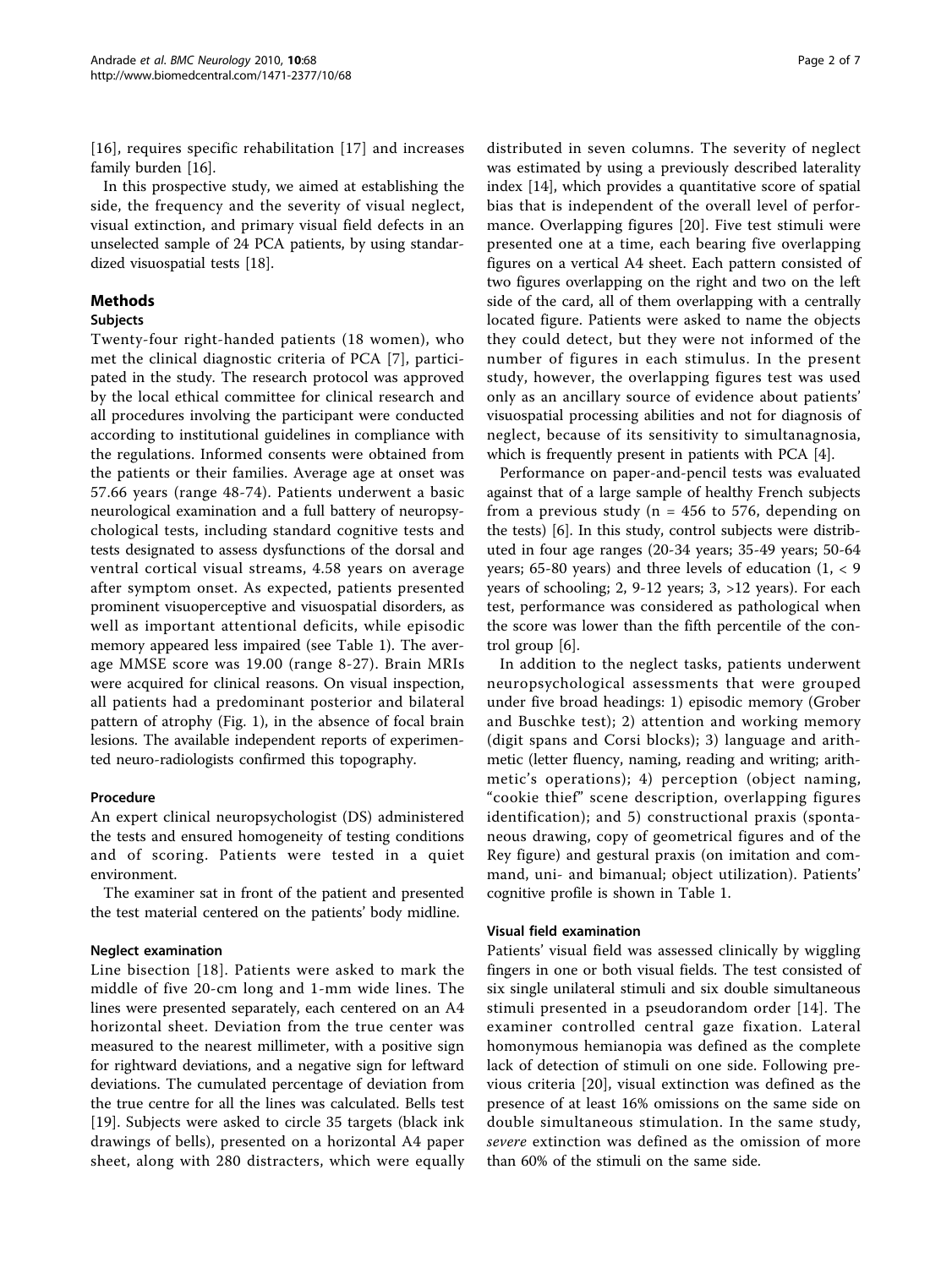| Patient        | Sex/Age/<br><b>Education</b><br>level | Years since<br>symptom<br>onset | <b>MMSE</b> | <b>Episodic</b><br>memory<br>impairment | <b>Attentional</b><br>deficits | <b>Elements of</b><br><b>Balint's</b><br>syndrome | <b>Elements of</b><br>Gerstmann's<br>syndrome | Visual                   | Reading<br>agnosia impairment | Apraxia |
|----------------|---------------------------------------|---------------------------------|-------------|-----------------------------------------|--------------------------------|---------------------------------------------------|-----------------------------------------------|--------------------------|-------------------------------|---------|
| $\mathbf{1}$   | F/58/3                                | $\overline{2}$                  | 23          | $^{+}$                                  | $+ +$                          | $+$ +                                             |                                               |                          |                               | CA, IA  |
| $\overline{2}$ | F/69/1                                | 2                               | 16          | $+$                                     | $+ +$                          | Sm                                                | Ac                                            |                          | $+$                           | CA, IA  |
| 3              | F/70/2                                | 9                               | 21          | $+$                                     | $+ +$                          | Sm, OA                                            | Ac, RLc                                       |                          | $\overline{?}$                | CA      |
| 4              | F/60/2                                | $\overline{2}$                  | 26          |                                         | $\pm$                          | Sm                                                |                                               |                          | $+/-$                         | CA, IA  |
| 5              | M/60/3                                | 6                               | 24          | $+$                                     | $+ +$                          | Sm, OA                                            | RLc, FA                                       | $\overline{\phantom{a}}$ | $^{+}$                        | CA      |
| 6              | F/53/3                                | 3                               | 13          | $+$                                     | $+ +$                          | $+ +$                                             | Ac, Ag                                        | ?                        | $^{+}$                        | CA, IA  |
| 7              | F/59/1                                | $\overline{2}$                  | 14          | $+$                                     | $+ +$                          | Sm, OA                                            | Ac, Ag, FA                                    |                          | $^{+}$                        | CA, IA  |
| 8              | M/77/1                                | $\overline{4}$                  | 21          | $+/-$                                   | $+$                            | Sm                                                | $+ +$                                         |                          | $\overline{\phantom{a}}$      | CA, IA  |
| 9              | F/59/1                                | 10                              | 8           | $^{+}$                                  | $+ +$                          | $+ +$                                             | $+ +$                                         | $^{+}$                   | $+$                           | CA, IA  |
| 10             | F/63/3                                | $\overline{4}$                  | 24          |                                         | $+ +$                          | $+ +$                                             | Ag                                            |                          | $\overline{\phantom{a}}$      | CA, IA  |
| 11             | F/82/3                                | 8                               | 19          |                                         | $+$                            | $+ +$                                             | Ag                                            |                          | $+$                           | CA, IA  |
| 12             | F/56/3                                | 2                               | 20          | $^{+}$                                  | $+ +$                          | Sm                                                | $+ +$                                         |                          | $\overline{\phantom{a}}$      | CA, IA  |
| 13             | F/61/2                                | 6                               | 14          | $+/-$                                   | $+ +$                          | $+ +$                                             | $+ +$                                         | $+ +$                    | $++$                          | CA, IA  |
| 14             | F/59/1                                | $\overline{4}$                  | 13          | $+$                                     | $+ +$                          | $+ +$                                             | $+$ +                                         | $^{+}$                   | $^{+}$                        | CA, IA  |
| 15             | M/64/3                                | 6                               | 20          | $+$                                     | $+ +$                          | $+ +$                                             | $+ +$                                         | $\overline{\phantom{a}}$ | $^{+}$                        | CA, IA  |
| 16             | F/57/1                                | 5                               | 15          | $+$                                     | $+ +$                          | Sm                                                | $+ +$                                         |                          | $+$                           | CA, IA  |
| 17             | F/73/3                                | 8                               | 22          |                                         | $+$                            | Sm                                                | Ag                                            | $^{+}$                   | $^{+}$                        | CA      |
| 18             | F/63/1                                | $\overline{4}$                  | 21          | $+/-$                                   | $+ +$                          | Sm                                                | Ac, Ag                                        |                          | $\overline{\phantom{a}}$      | CA, IA  |
| 19             | F/55/1                                | 3                               | 18          | $+$                                     | $+ +$                          | Sm                                                | $+ +$                                         |                          | $^{+}$                        | CA, IA  |
| 20             | F/53/3                                | 5                               | 19          | $+/-$                                   | $+ +$                          | $+ +$                                             | $+ +$                                         |                          | $+$                           | CA, IA  |
| 21             | F/57/3                                | 2                               | 22          |                                         | $+ +$                          | $+ +$                                             | Ac, Ag                                        |                          | $^{+}$                        | CA, IA  |
| 22             | M/65/3                                | 6                               | 18          | $+$                                     | $+ +$                          |                                                   | Ac, Ag, RLc                                   |                          | $\overline{\phantom{a}}$      | CA, IA  |
| 23             | M/56/3                                | 2                               | 27          |                                         | $+$                            | Sm                                                | RLc                                           |                          | $+$                           | CA, IA  |
| 24             | M/67/3                                | 5                               | 18          | $+$                                     | $+$                            | Sm                                                | FA                                            | $+/-$                    | ÷,                            | IA      |

<span id="page-2-0"></span>Table 1 Patients' demographical and neuropsychological data

Education level: level 1, < 9 years of schooling; level 2, 9-12 years, level 3, >12 years. MMSE, Mini mental state examination; +, present; ++, severe or complete syndrome; +/-, mild; -, absent; ?, unavailable data; Sm, simultanagnosia; OA, optic ataxia; RLc, right-left confusion; Ag, agraphia; Ac, acalculia; FA, finger agnosia; CA, constructive apraxia; IA, ideomotor apraxia.

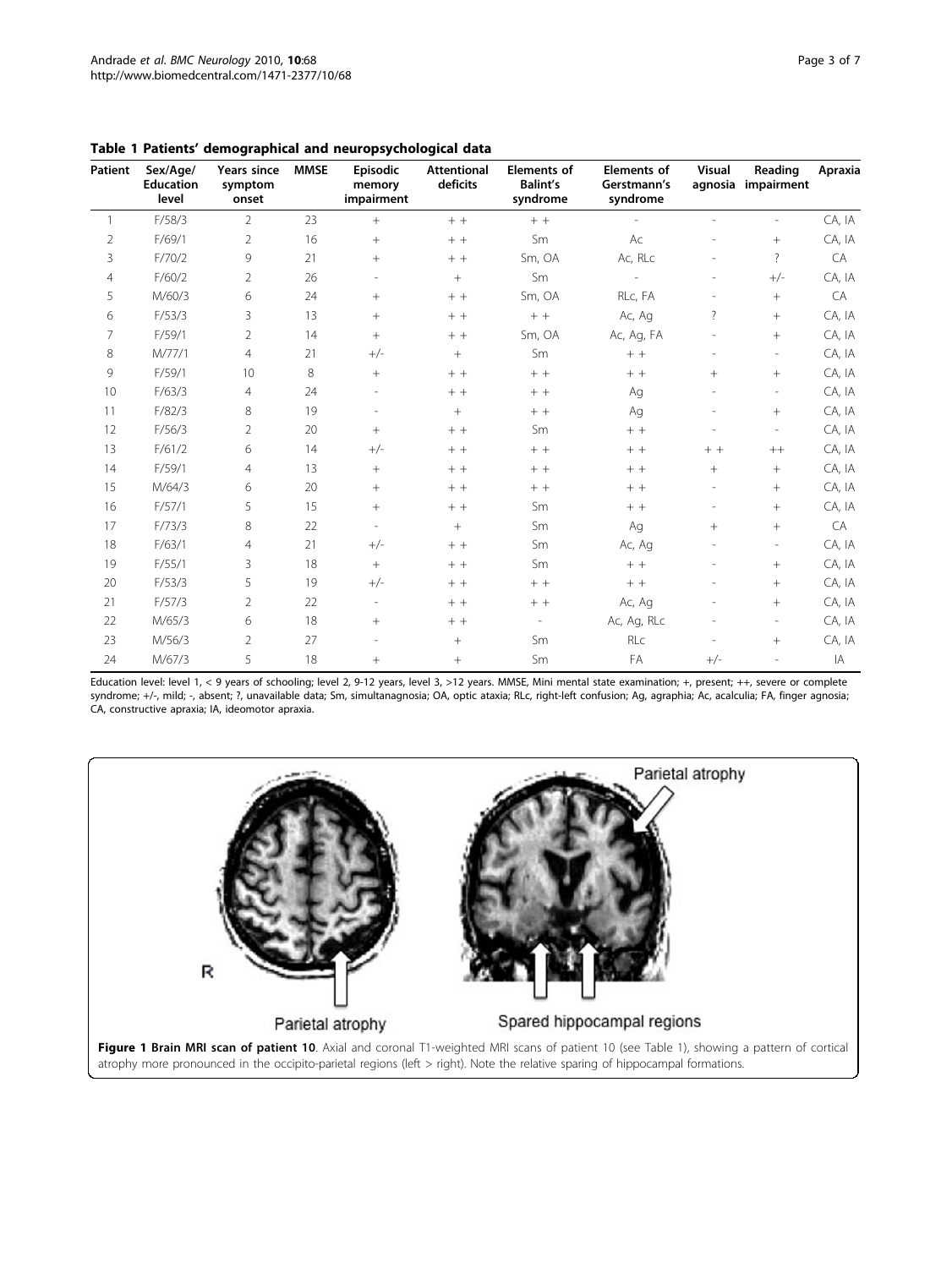#### <span id="page-3-0"></span>Results

Table 2 reports patients' performance on visual field examination and neglect tests.

#### Visual fields deficits

Three patients (cases 10-12 in Table 2) missed all the left-sided stimuli, thus suggesting the presence of left homonymous hemianopia. Of the remaining patients, eight had mild left extinction (cases 1-8), three showed mild right extinction (cases 13-15), while nine had accurate performance (cases 16-24). Patient 9 could not perform the confrontation test because of severe simultanagnosia.

#### Neglect

Overall, sixteen of the 24 patients (66.6%) had signs of visual neglect on at least one test, and fourteen (58.3%) also had visual extinction or hemianopia. The duration of disease in neglect patients ranged from 2 to 10 years. Five patients (20.8%) had neither neglect nor visual field defects. The duration of disease in these patients ranged from 2 to 6 years. The side of neglect was generally consistent with that of visual field deficits, except for 4 patients

|  |  | Table 2 Patients'performance on visuospatial tests |  |  |
|--|--|----------------------------------------------------|--|--|
|--|--|----------------------------------------------------|--|--|

(cases 4-6 and 13 in Table 2), whose extinction and deviations on line bisection were in opposite directions. Among the patients with neglect, nine had left-sided neglect and seven had right-sided neglect. Left-sided neglect was generally more severe than right-sided neglect. Patients with left-sided neglect and clinical signs of left homonymous hemianopia (cases 10-12) deviated rightwards massively (> 20%) on line bisection, a pattern of performance previously described in stroke patients with such an association of neglect and visual field defect[\[15\]](#page-5-0). This association may increase the shift of the subjective center because the contralesional extremity of the line is likely to fall in the visual field deficit, thus further decreasing its contribution to patients' perceptual judgments, a contribution already impaired by the contralesional neglect.

Thirteen patients (cases 1-6, 9-13, 15 and 18) presented neglect on line bisection. These patients deviated consistently towards the same side on the five line bisection trials (see Table [3](#page-4-0); for three patients data for individual trials were lost), thus suggesting a systematic lateralized deficit rather than spurious findings resulting from intra-subject variability. Three patients (cases 14, 16 and 17) had neglect signs only on the cancellation

| <b>Patient</b> | DSS L/R hits Max.<br>12/12 | <b>Visual</b><br>fields  | Line bisection (average<br>deviation) | Bell's test L/R hits Max.<br>15/15 | Overlapping figures L/R hits Max.<br>10/10 |
|----------------|----------------------------|--------------------------|---------------------------------------|------------------------------------|--------------------------------------------|
| $\mathbf{1}$   | 7/12                       | LE                       | $+ 19.0*$                             | 14/15                              | 9/8                                        |
| $\overline{c}$ | 7/12                       | LE                       | $+22.0*$                              | $9/15*$                            | 9/9                                        |
| 3              | 7/12                       | LE                       | $+ 14.0*$                             | $8/12*$                            | 9/8                                        |
| 4              | 7/12                       | LE                       | $-8.4+$                               | 15/14                              | 3/5                                        |
| 5              | 8/12                       | LE                       | $-11.6+$                              | 14/14                              | 5/8                                        |
| 6              | 5/12                       | LE                       | $-14.6+$                              | 14/11                              | 7/8                                        |
| 7              | 6/12                       | LE                       | $-3.0$                                | 7/7                                | 5/3                                        |
| 8              | 10/12                      | LE                       | $-0.2$                                | 15/13                              | 10/8                                       |
| 9              | U                          | $\overline{\phantom{a}}$ | $+18.0*$                              | 8/7                                | $\cup$                                     |
| 10             | 0/12                       | LH                       | $+20.4*$                              | 12/14                              | 8/7                                        |
| 11             | 0/12                       | LH                       | $+21.2*$                              | $8/13*$                            | 1/3                                        |
| 12             | 0/12                       | LH                       | $+29.0*$                              | 12/13                              | 7/7                                        |
| 13             | 12/6                       | <b>RE</b>                | $+8.8*$                               | $2/1$ ‡                            | 1/0                                        |
| 14             | 12/7                       | <b>RE</b>                | $+0.8$                                | $10/5$ <sup>+</sup>                | 8/6                                        |
| 15             | 12/10                      | <b>RE</b>                | $-10.01$                              | 10/10                              | 6/5                                        |
| 16             | 12/12                      | normal                   | $-2.8$                                | 14/9†                              | 6/7                                        |
| 17             | 12/12                      | normal                   | $+3.4$                                | $8/11*$                            | 2/0                                        |
| 18             | 12/12                      | normal                   | $-8.6+$                               | 14/15                              | 10/8                                       |
| 19             | 12/12                      | normal                   | $-8.6#$                               | 15/13                              | 7/9                                        |
| 20             | 12/12                      | normal                   | $+3.6$                                | 14/14                              | 9/10                                       |
| 21             | 12/12                      | normal                   | $-0.4$                                | 13/13                              | 10/9                                       |
| 22             | 12/12                      | normal                   | $-4.2$                                | 15/14                              | 10/10                                      |
| 23             | 12/12                      | normal                   | $-3.8$                                | 15/14                              | 9/8                                        |
| 24             | 12/12                      | normal                   | $-2.0$                                | 14/14                              | 10/10                                      |

DSS, visual double simultaneous stimulation; L, left; R, right; E, extinction; H, homonymous hemianopia. For line bisection, positive values indicate rightwards deviations, negative values leftwards deviations from the true center; \*, left-sided neglect; †, right-sided neglect; #, special case (see Table 3 and Results section in the main text); U, unable to perform the task;  $\pm$ , the test was discontinued because of a severe impairment in target recognition.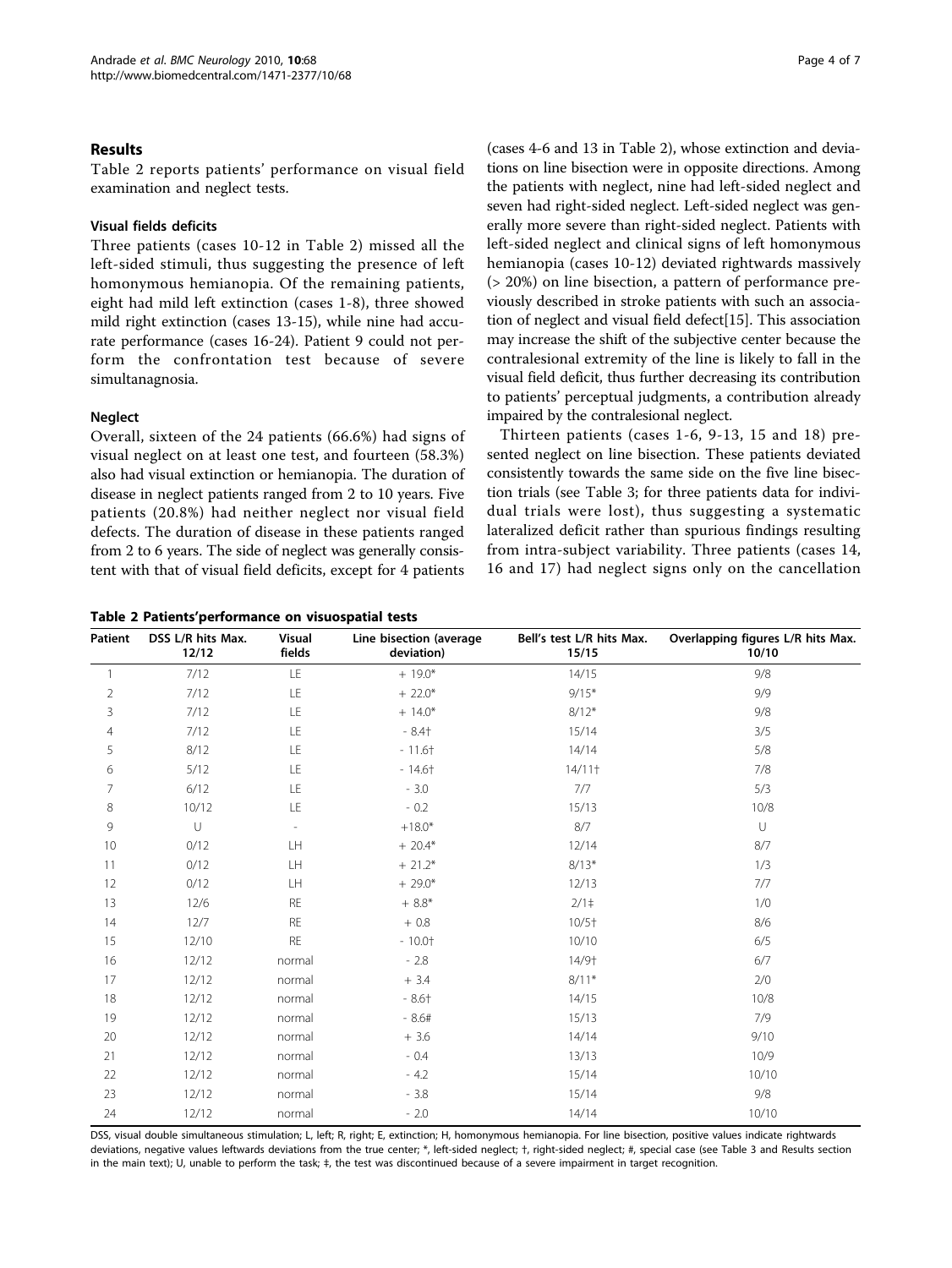<span id="page-4-0"></span>Table 3 Detailed data of patients' performance on line bisection

| <b>Patient</b> | 1st<br>trial | 2nd<br>trial | 3rd<br>trial | 4th<br>trial | 5th<br>trial   | Average<br>deviation |
|----------------|--------------|--------------|--------------|--------------|----------------|----------------------|
| $\mathbf{1}$   | $+26$        | $+5$         | $+22$        | $+18$        | $+24$          | $+19.0*$             |
| $\overline{2}$ | $+39$        | $+27$        | $+12$        | $+22$        | $+10$          | $+22.0*$             |
| 3              | $+15$        | $+11$        | $+20$        | $+3$         | $+21$          | $+ 14.0*$            |
| $\overline{4}$ | $\sim$       | $\sim$       | $\sim$       | $\sim$       | $\sim$         | $-8.4+$              |
| 5              | $-10$        | $-10$        | $-12$        | $-17$        | - 9            | $-11.6+$             |
| 6              | $-16$        | $-13$        | $-20$        | $-15$        | - 9            | $-14.6+$             |
| 7              | $\sim$       | $\sim$       | $\sim$ $-$   | $\sim$ $-$   | $\sim$         | $-3.0$               |
| 8              | $\Omega$     | $+6$         | - 5          | $-4$         | $+2$           | $-0.2$               |
| 9              | $+2$         | $+19$        | $+20$        | $+18$        | $+31$          | $+18.0*$             |
| 10             | $+ 14$       | $+28$        | $+20$        | $+38$        | $+2$           | $+20.4*$             |
| 11             | $+18$        | $+25$        | $+23$        | $+23$        | $+17$          | $+21.2*$             |
| 12             | $\sim$ $-$   | $\sim$ $-$   | $\sim$       | $\sim$ $-$   | $\sim$ $ \sim$ | $+29.0*$             |
| 13             | $+15$        | $+12$        | 0            | $+4$         | $+13$          | $+8.8*$              |
| 14             | $-12$        | $-12$        | $+1$         | $+18$        | $+9$           | $+0.8$               |
| 15             | $-17$        | - 6          | - 8          | - 9          | $-10$          | $-10.01$             |
| 16             | $-3$         | $-11$        | $-4$         | $+1$         | $+3$           | $-2.8$               |
| 17             | - 9          | $+7$         | $+5$         | $+7$         | $+7$           | $+3.4$               |
| 18             | $-12$        | - 6          | - 5          | $-10$        | $-10$          | $-8.6+$              |
| 19             | $-13$        | $-32$        | $-10$        | $-18$        | $+30$          | $-8.6#$              |
| 20             | $+9$         | $-7$         | $+3$         | $+9$         | $+4$           | $+3.6$               |
| 21             | $+3$         | $-1$         | $-14$        | $+9$         | $+1$           | $-0.4$               |
| 22             | $-1$         | $-4$         | $-4$         | - 6          | - 6            | $-4.2$               |
| 23             | - 8          | $-2$         | - 8          | $-2$         | $+1$           | $-3.8$               |
| 24             | - 5          | $+2$         | $-4$         | - 8          | $+5$           | $-2.0$               |

\*, left-sided neglect; †, right-sided neglect; -, missing data; #, special case (see Results section).

task, while four patients (cases 2, 3, 6 and 11) presented neglect on both line bisection and target cancellation (Table [2](#page-3-0)). Patient 13 had a severe impairment in identifying targets in the cancellation task because of visual agnosia (Table [1](#page-2-0)). She showed right visual extinction and a mild rightward deviation on line bisection. Patient 19 had a paradoxical performance on line bisection, deviating leftwards in 4 out of five trials, while in the fifth she clearly deviated rightwards. She had accurate performance on the bells test. These patterns of performance make it difficult reaching conclusions about the presence of lateralized deficits in these two patients.

The overlapping figures test was poorly informative about neglect, with patients being frequently unable to identify figures on both sides, as a consequence of their simultanagnosia (Table [1\)](#page-2-0). In some cases, however, the pattern of performance seemed clearly lateralized and was consistent with the outcome of other neglect tests. For example, patients 14 and 18 made more right-sided than left-sided omissions, consistent with their rightsided neglect on target cancellation or line bisection.

We assessed the relationship between neglect severity and variables related to the general evolution of PCA by calculating the correlation coefficients between line bisection deviations and of the bells test laterality index, both in absolute values, and the number of years since symptom onset and MMSE scores. The statistical analysis was performed using the 'R project' software for statistical computing [[21](#page-6-0)].

There were no significant correlations between neglect and disease duration (line bisection,  $r = 0.04$ ; bells test,  $r = 0.27$ ; both  $p > 0.18$ ) and MMSE (line bisection,  $r = 0.02$ ,  $p = 0.91$ , with the exception of a negative correlation between the bells test and the MMSE score  $(r = -0.41, p = 0.04)$ , which indicates that decreasing MMSE scores correlated with increasing severity of neglect.

#### **Discussion**

Visual neglect can be difficult to assess in PCA, because of its frequent association with deficits of visual perception, such as visual agnosia and simultanagnosia. This may account for previous findings [\[4,5](#page-5-0)], based on clinical examination, that neglect rarely occur in PCA. Despite this, visual neglect and visual extinction were frequently observed in the present PCA patients when using specific tests. The use of more extensive neglect batteries [\[6](#page-5-0),[22\]](#page-6-0) might further increase the frequency of observation of neglect in PCA. On the other hand, visual neglect may contribute to PCA patients' impaired performance on other tasks implicating a visuospatial component, such as the Corsi block test, text reading, sentence writing and copy of the Rey figure.

Three patients of our series showed clinical signs of left homonymous hemianopia, a very rare finding in neurodegenerative conditions [[23\]](#page-6-0). However, severe neglect may induce lack of responses even for isolated left-sided stimuli, such as those used in the clinical confrontation method, and be mistaken for field loss. This does not seem to be the case for the present patients 10-12, who had severe neglect on line bisection (as typically found in patients with an association of neglect and hemianopia, see ref. 15), but not on the bells test, where they were able to detect between 53% and 80% of left-sided targets (see Table [2\)](#page-3-0). In any case, to confirm the unexpected finding of left hemianopia in PCA, future studies should add visual field perimetry or visual evoked potentials to the standard clinical examination of visual functions.

As in patients with focal lesions [\[12\]](#page-5-0), left-sided neglect was generally more severe than right-sided neglect. These results are consistent with reports of asymmetries in cortical degeneration in PCA, with the right hemisphere often being more affected than the left hemisphere [[2](#page-5-0),[3\]](#page-5-0). Nonlateralized deficits of attention and working memory, resulting from injury of right-hemisphere structures like the right inferior parietal lobe [[24\]](#page-6-0), may contribute to the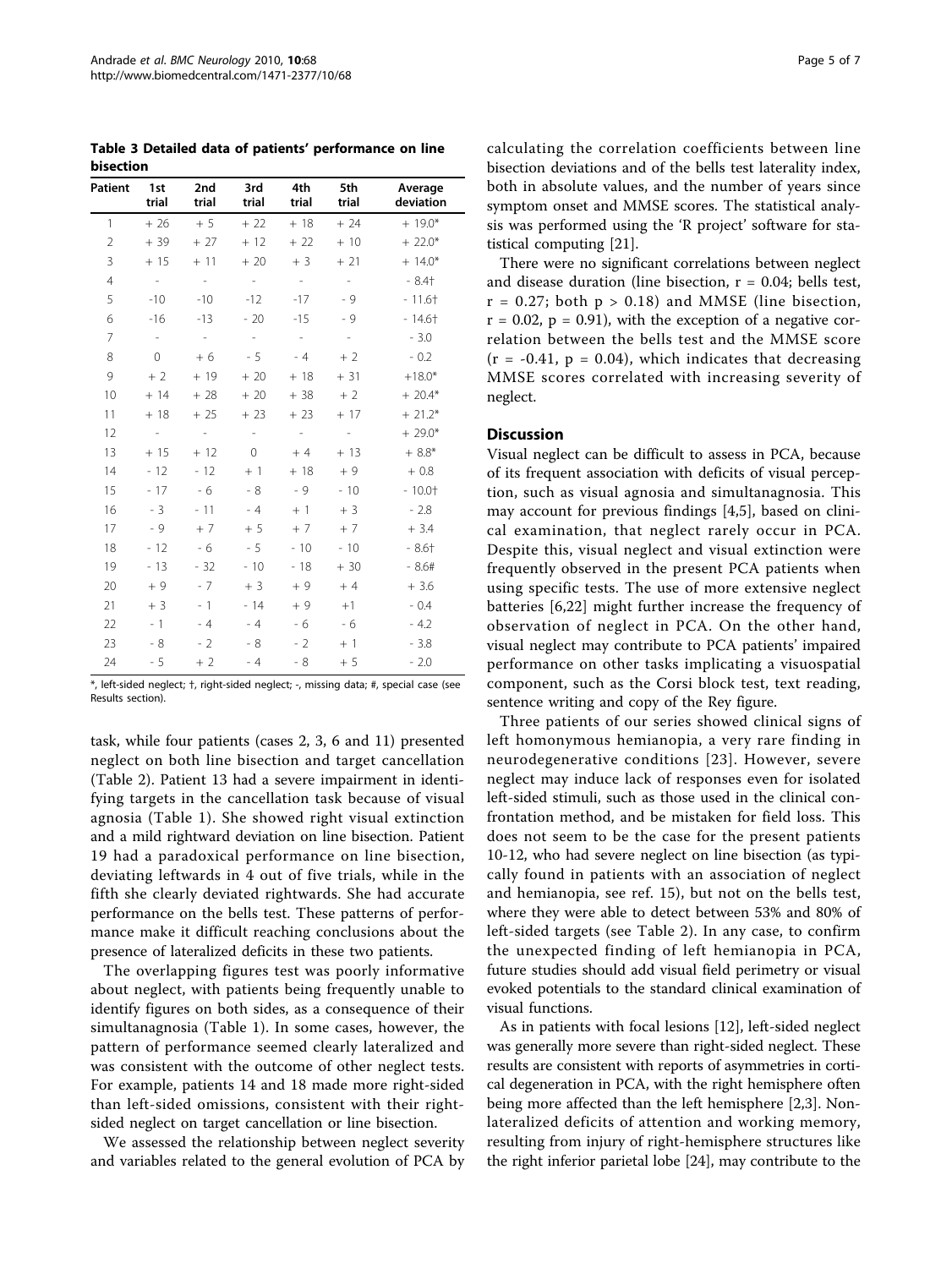<span id="page-5-0"></span>presence and severity of neglect. Such structures are commonly damaged in PCA and may also account for the emergence of the neglect syndrome in this neurodegenerative condition. In contrast to evidence coming from stroke patients [12] and from previous results on neglect in PCA [7], right-sided neglect resulted more frequently in PCA than in patients with focal damage to the left hemisphere, especially for line bisection (29% of pathological performance in our sample vs. 6.4% in a previous study [12] using similar stimuli, although a direct comparison is difficult given the differences in sample sizes). Such a finding is in line with evidence that damage of both hemispheres, as expected in PCA [2,3], is more likely to cause signs of right-sided neglect than unilateral damage of the left hemisphere [13], and it is consistent with the hypothesis that damage to the right inferior parietal lobule determines non-lateralized deficits which may contribute to neglect signs [\[24\]](#page-6-0).

In the present study, line bisection was more sensitive than target cancellation. Similar results were reported in patients with Alzheimer's disease [[25](#page-6-0)]. Simultagnosia and object recognition deficits, which may add noise to patients' performance on visual search tasks, can account for this finding. However, dissociations between line bisection and target cancellation have been previously reported in patients with focal lesions [\[26](#page-6-0)], and suggest that partially distinct neurocognitive systems are at work. For example, biased line bisection, which depends on dysfunction of the parietal lobe and of its connections with frontal regions [[27\]](#page-6-0), resulted from more posterior brain damage than impaired visual search [[26\]](#page-6-0).

The general lack of correlations between neglect severity and the number of years since PCA symptom onset suggests that, rather than a general consequence of late-stage PCA, neglect symptoms occur in certain PCA patients and not in others. Possibly this is because, in some PCA patients, bilateral atrophy can decrease the competitive interactions between the parietal lobes and contribute to lateralized neglect signs.

# Conclusion

Diagnosis of neglect has important implications for patient management, because of its dramatic clinical consequences on patients' everyday life[16]. For example, the presence of even mild degrees of neglect or visual extinction puts patients at risk of car accidents if they continue driving. Neglect also increases the risk of falls [[28](#page-6-0)] and may contribute to spatial disorientation and wandering in patients with neurodegenerative conditions. Clinicians should consider the routine use of neglect tests such as line bisection and target cancellation as a cost-effective procedure to screen neurodegenerative patients [\[29](#page-6-0)].

#### Acknowledgements

We thank Ana Chica, Raffaella Migliaccio, Anne Petrov and Marika Urbanski for helpful suggestions. Supported by grants from the Portuguese Foundation for Science and Technology to KA and from the Université Pierre et Marie Curie, Paris 6 (Bonus Qualité Recherche) to PB.

#### Author details

<sup>1</sup>INSERM UMR\_S 975, Centre de Recherche de l'Institut du Cerveau et de la Moelle épinière, Cognition, neuro-imagerie et maladies du cerveau, Paris, France. <sup>2</sup>Université Pierre et Marie Curie, Paris 6, Paris, France. <sup>3</sup>Fédération de Neurologie, Hôpital Pitié-Salpêtrière, AP-HP, Paris, France. <sup>4</sup>INSERM UMR\_S 975, Centre de Recherche de l'Institut du Cerveau et de la Moelle épinière, Neuropsychologie et neuroimagerie, Paris, France. <sup>5</sup>Natbrainlab, Section of Brain Maturation, Institute of Psychiatry, King's College London, London, UK. <sup>6</sup>Department of Psychology, Catholic University, Milan, Italy.

#### Authors' contributions

KA reviewed and collected medical, neuropsychological and neuroimaging data, and wrote the manuscript. DS was responsible for patients' neuropsychological assessment. MS and BD were responsible for patients' first neurological evaluation and their management. LCS helped to collect neuropsychological data. PB, LC, BD and MTS assembled the test battery, and MTS also helped to draft the manuscript. PB conceived the study, participated in its coordination and drafted the manuscript. All authors read and approved the final manuscript.

#### Competing interests

The authors declare that they have no competing interests.

Received: 5 October 2009 Accepted: 10 August 2010 Published: 10 August 2010

#### References

- 1. Benson DF, Davis RJ, Snyder BD: [Posterior cortical atrophy.](http://www.ncbi.nlm.nih.gov/pubmed/3390033?dopt=Abstract) Arch Neurol 1988, 45:789-93.
- 2. Nestor PJ, Caine D, Fryer TD, et al: [The topography of metabolic deficits](http://www.ncbi.nlm.nih.gov/pubmed/14617709?dopt=Abstract) [in posterior cortical atrophy \(the visual variant of Alzheimer](http://www.ncbi.nlm.nih.gov/pubmed/14617709?dopt=Abstract)'s disease) [with FDG-PET.](http://www.ncbi.nlm.nih.gov/pubmed/14617709?dopt=Abstract) J Neurol Neurosurg Psychiatry 2003, 74:1521-9.
- 3. Whitwell JL, Jack CR Jr, Kantarci K, et al: [Imaging correlates of posterior](http://www.ncbi.nlm.nih.gov/pubmed/16797786?dopt=Abstract) [cortical atrophy.](http://www.ncbi.nlm.nih.gov/pubmed/16797786?dopt=Abstract) Neurobiology of Aging 2007, 28:1051-61.
- 4. McMonagle P, Deering F, Berliner Y, et al: [The cognitive profile of](http://www.ncbi.nlm.nih.gov/pubmed/16476930?dopt=Abstract) [posterior cortical atrophy.](http://www.ncbi.nlm.nih.gov/pubmed/16476930?dopt=Abstract) Neurology 2006, 66:331-8.
- 5. Tang-Wai DF, Graff-Radford NR, Boeve BF, et al: [Clinical, genetic, and](http://www.ncbi.nlm.nih.gov/pubmed/15477533?dopt=Abstract) [neuropathologic characteristics of posterior cortical atrophy.](http://www.ncbi.nlm.nih.gov/pubmed/15477533?dopt=Abstract) Neurology 2004, 63:1168-74.
- 6. Azouvi P, Samuel C, Louis-Dreyfus A, et al: [Sensitivity of clinical and](http://www.ncbi.nlm.nih.gov/pubmed/12122175?dopt=Abstract) [behavioural tests of spatial neglect after right hemisphere stroke.](http://www.ncbi.nlm.nih.gov/pubmed/12122175?dopt=Abstract) J Neurol Neurosurg Psychiatry 2002, 73:160-6.
- 7. Mendez MF, Ghajarania M, Perryman KM: [Posterior cortical atrophy:](http://www.ncbi.nlm.nih.gov/pubmed/12053130?dopt=Abstract) [clinical characteristics and differences compared to Alzheimer](http://www.ncbi.nlm.nih.gov/pubmed/12053130?dopt=Abstract)'s disease. Dement Geriatr Cogn Disord 2002, 14:33-40.
- 8. Heilman KM, Watson RT, Valenstein E: Neglect and related disorders. Clinical Neuropsychology New York: Oxford University PressHeilman KM, Valenstein E , 4 2003, 296-346.
- 9. Bartolomeo P: [Visual neglect.](http://www.ncbi.nlm.nih.gov/pubmed/17620870?dopt=Abstract) Curr Opin Neurol 2007, 20:381-6.
- 10. Mort DJ, Malhotra P, Mannan SK, et al: [The anatomy of visual neglect.](http://www.ncbi.nlm.nih.gov/pubmed/12821519?dopt=Abstract) Brain 2003, 126:1986-97.
- 11. Bartolomeo P, Thiebaut de Schotten M, Doricchi F: Left unilateral neglect as a disconnection syndrome. Cereb Cortex 2007, 45:3127-48.
- 12. Beis JM, Keller C, Morin N, et al: [Right spatial neglect after left hemisphere](http://www.ncbi.nlm.nih.gov/pubmed/15534242?dopt=Abstract) [stroke: Qualitative and quantitative study.](http://www.ncbi.nlm.nih.gov/pubmed/15534242?dopt=Abstract) Neurology 2004, 63:1600-5.
- 13. Weintraub S, Daffner KR, Ahern GL, et al: [Right sided hemispatial neglect](http://www.ncbi.nlm.nih.gov/pubmed/8609518?dopt=Abstract) [and bilateral cerebral lesions.](http://www.ncbi.nlm.nih.gov/pubmed/8609518?dopt=Abstract) J Neurol Neurosurg Psychiatry 1996, 60:342-4.
- 14. Bartolomeo P, Chokron S: [Egocentric frame of reference: Its role in spatial](http://www.ncbi.nlm.nih.gov/pubmed/10426514?dopt=Abstract) [bias after right hemisphere lesions.](http://www.ncbi.nlm.nih.gov/pubmed/10426514?dopt=Abstract) Neuropsychologia 1999, 37:881-94.
- 15. Doricchi F, Angelelli P: [Misrepresentation of horizontal space in left](http://www.ncbi.nlm.nih.gov/pubmed/10371533?dopt=Abstract) [unilateral neglect: role of hemianopia.](http://www.ncbi.nlm.nih.gov/pubmed/10371533?dopt=Abstract) Neurology 1999, 52:1845-52
- 16. Buxbaum LJ, Ferraro MK, Veramonti T, et al: [Hemispatial neglect: Subtypes,](http://www.ncbi.nlm.nih.gov/pubmed/15007125?dopt=Abstract) [neuroanatomy, and disability.](http://www.ncbi.nlm.nih.gov/pubmed/15007125?dopt=Abstract) Neurology 2004, 62:749-56.